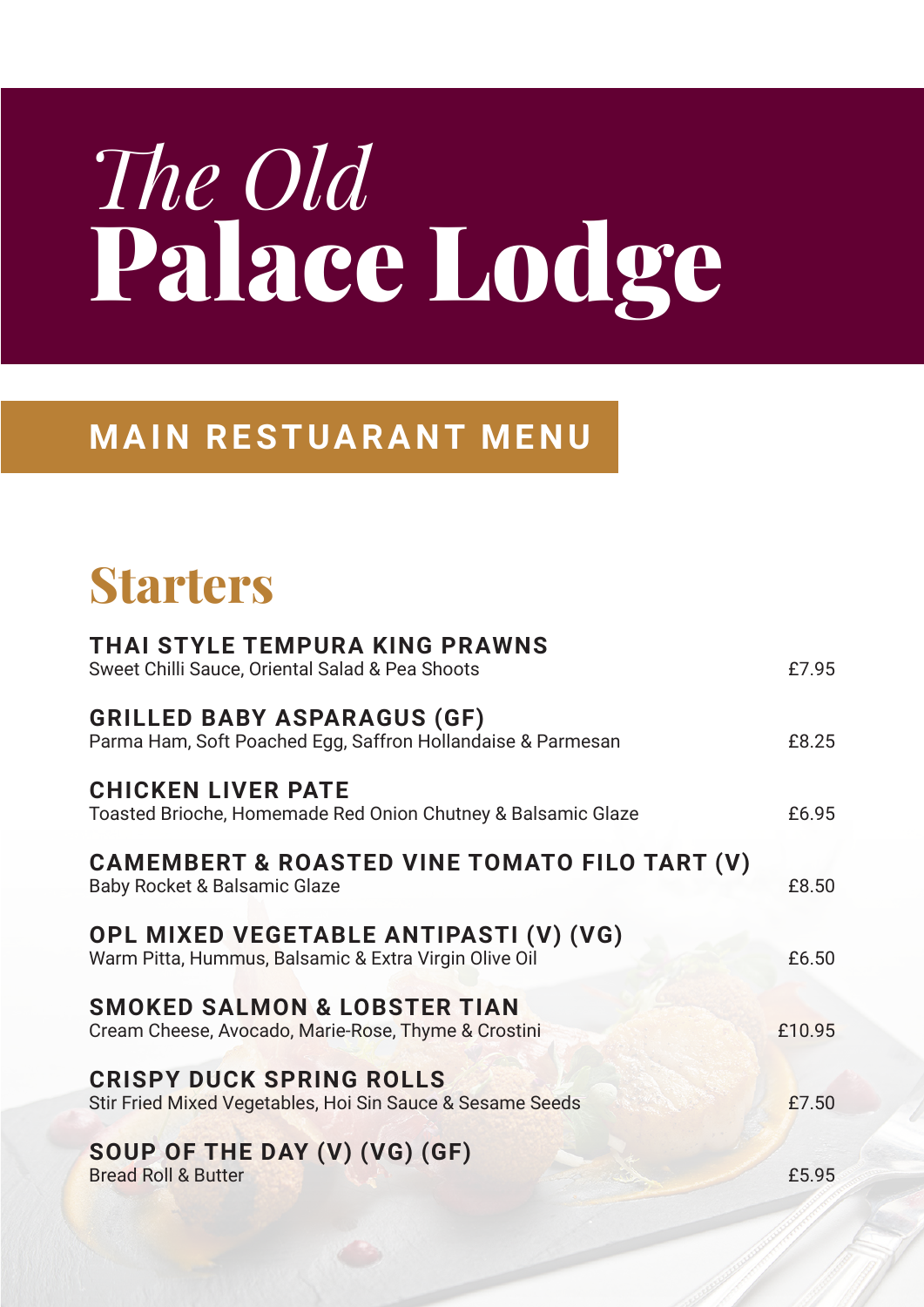

| <b>80Z FILLET STEAK</b><br>Hand-Cut Chips, Mushrooms, Grilled Tomato, Pancetta & Mushroom Sauce                                                                                                                      | £32.95          |
|----------------------------------------------------------------------------------------------------------------------------------------------------------------------------------------------------------------------|-----------------|
| <b>THAI GREEN CURRY (GF)</b><br>Chicken Breast, Mixed Bell Peppers, Steamed Basmati Rice & Pea Shoots                                                                                                                | £17.95          |
| <b>LINGUINE GAMBERONI</b><br>King Prawns, Sun-Dried Tomatoes, Pesto, Fresh Basil, Mixed Peppers<br>Parmesan & Extra Virgin Olive Oil                                                                                 | £18.95          |
| <b>TENDER LAMB SHANK</b><br>Cooked In Red Wine, Spring Onion Mash, Green Vegetables & Minted Gravy                                                                                                                   | £19.95          |
| <b>CONFIT PORK BELLY (GF)</b><br>Rosemary Fondant Potato, Baby Pak Choi, Caramelised Apple & Thyme Jus                                                                                                               | £18.50          |
| OPL SUPERFOOD SALAD (V) (VG) (GF)<br>Avocado, Pomegranate, Sun-Dried Tomato, Pumpkin Seeds, Chickpeas<br><b>Olives &amp; Oriental Vegetables</b><br>Add Salmon, Prawns, Chicken Or Halloumi For Supplement Charge Of | £12.95<br>£4.95 |
| <b>SLOW COOKED BLADE OF BEEF (GF)</b><br>Creamy Mash Potato, Bourguignon Sauce & Mixed Vegetables                                                                                                                    | £18.50          |
| ROASTED MIXED VEGETABLE STRUDEL (V)<br>Garlic Parmentier Potatoes, Curly Kale & Spicy Tomato Sauce                                                                                                                   | £12.95          |
| <b>Side Orders</b>                                                                                                                                                                                                   |                 |
| <b>ONION RINGS (V)</b>                                                                                                                                                                                               | £3.95           |
| <b>HAND-CUT CHIPS (V)</b>                                                                                                                                                                                            | £3.95           |

# **SKINNY FRIES (V)**  $£3.95$

### **MIXED SALAD (V) (GF) (VG) E3.95 MIXED VEGETABLES (V) (GF)**  $63.95$ **CREAMY MASHED POTATO (V) (GF)**  $63.95$